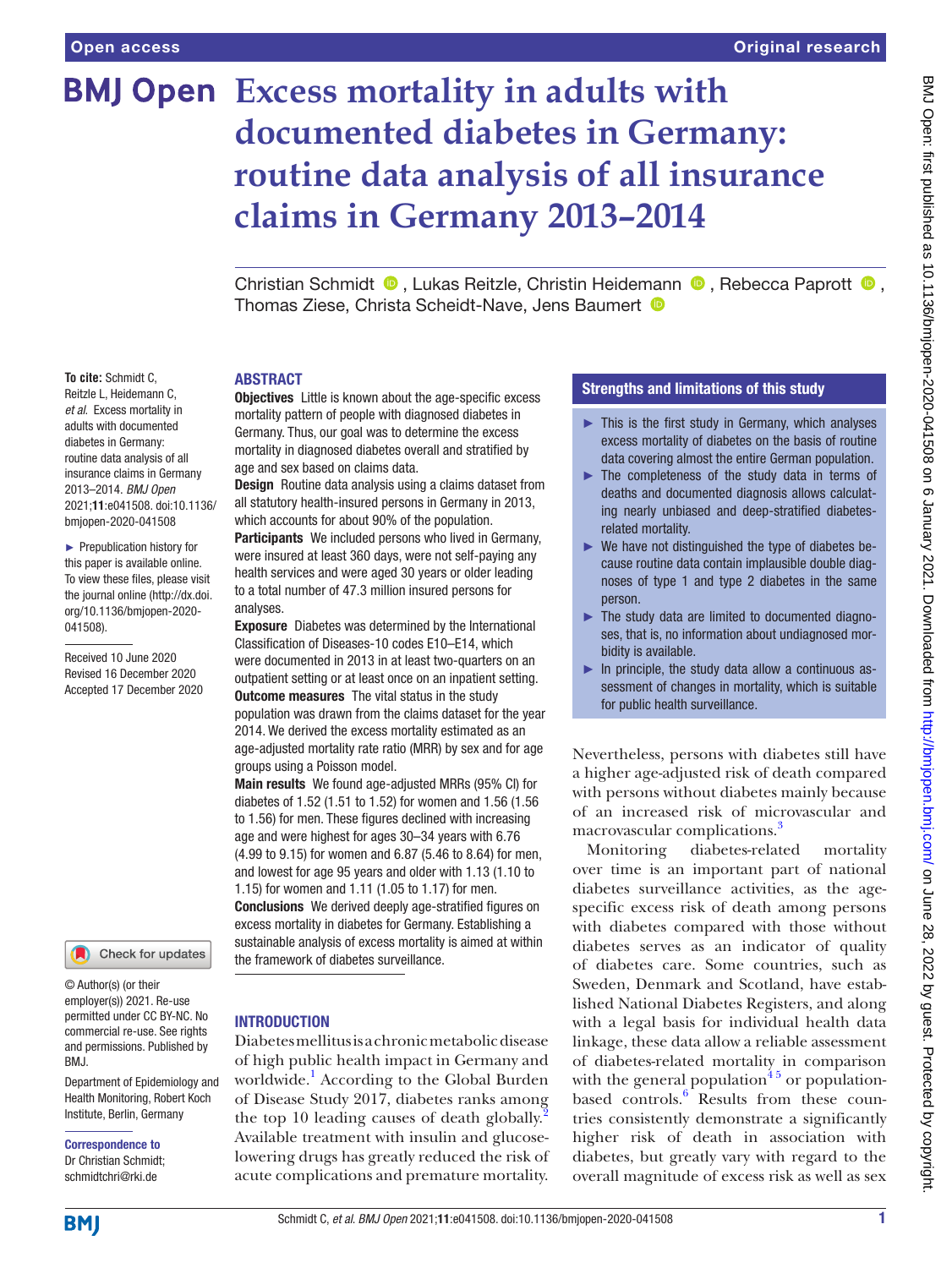differences. A recent meta-analysis of diabetes-related allcause mortality based on 86 prospective cohorts showed a higher pooled adjusted relative risk of death among women than men  $(1.93 \text{ vs } 1.74)$  $(1.93 \text{ vs } 1.74)$  $(1.93 \text{ vs } 1.74)$ .<sup>7</sup> The studies from Sweden as well as a further study from Australia have been age disaggregated, indicating that excess mortality among persons with type 2 diabetes significantly decreases with increasing chronological age. $68$ 

In Germany, a national diabetes surveillance system is currently being established at the Robert Koch Institute as the national public health institute. One of the main goals is to cover the diabetes-related mortality continuously ( <www.diabsurv.rki.de>). Over the past 20years, a number of epidemiological studies in Germany have provided estimates of mortality rate ratios (MRRs) comparing mortality rates among persons with and without diabetes. The results from these studies vary due to differences in study design and study populations, methodological issues, regional versus national data, follow-up time, and insight from age-stratified and sex-stratified analyses is limited due to the small number of observations.<sup>[9](#page-6-6)</sup> In addition to these population-based estimates, a recent study estimated diabetes-related MRRs for the population 65–90 years of age in Germany based on mathematical modelling using official death statistics, and prevalence and incidence estimates derived from statutory health insurance (SHI) claims data. $10$  Due to partly conflicting findings stated above, further research is needed to increase knowledge on diabetes-related excess mortality, especially with respect to differences in magnitude by age, sex, region and time trend.

Information on mortality has recently been added to an SHI claims dataset with complete records of all insured persons in Germany. As almost 90% of the population is covered by SHI, this data source has enormous potential for public health research, including detailed analyses of mortality patterns. The present study for the first time used outpatient and inpatient SHI claims data drawn from this dataset to analyse observed mortality rates for adults in Germany with and without diagnosed diabetes. Up to now, diabetes-related MRRs from the age of 30 years in 5-year age bands have not been available for the German population. Against this background our main aim was to provide for the first time estimates of MRRs related to diabetes within strata of narrow age bands and sex for Germany, and thus add important knowledge in diabetesrelated excess mortality. Deeply stratified mortality rates based on valid data are important for the surveillance of diabetes in Germany, as they allow a comparison over time and with other countries.

#### **METHODS**

#### Source of data

We used the SHI claims research dataset hosted by the German Institute for Medical Documentation and Infor-mation (DIMDI).<sup>[11](#page-6-8)</sup> According to the Data Transparency Regulation Act (DaTraV) 2012, this dataset has been

made accessible to authorised health researchers. Originally, these data were collected within the scope of the German morbidity-based risk-adjustment scheme.<sup>12</sup> The dataset includes medical data from approximately 70 million people covered by SHI, which are about 90% of the German population. The DaTraV data contain complete data on outpatient and inpatient diagnoses as well as prescribed drugs and the vital status.<sup>11</sup> Therefore, the data can be analysed across all sectors of care and providers within the SHI system. For reasons of data protection, there is no direct access to these stored individual data. Analyses are limited to aggregate data, which can be requested from the DIMDI data processing centre. A research question needs to be submitted together with an analytical scheme or a syntax query for data analysis. The request has to be approved by the data processing centre and the aggregated results are checked and transmitted to the applicant.

We developed an SQL script for the analysis of mortality rates among persons with and without diabetes based on DaTraV datasets 2013 and 2014. As described in detail below, the SQL script had to take into account several specifics of the data, including assessment of vital status and the case definition for diabetes.<sup>13</sup>

## Study population

Information from more than 70 million SHI persons was available for the year 2013 ([figure](#page-1-0) 1). In addition to the individual SHI identification number, the year of birth and sex were checked for unique assignment to the insured person. Persons with an insured period of less than 360 days, persons who cover at least partly their own health expenditure and persons with main residence



<span id="page-1-0"></span>Figure 1 Flow chart of selection of study population with excluding criteria and sample sizes.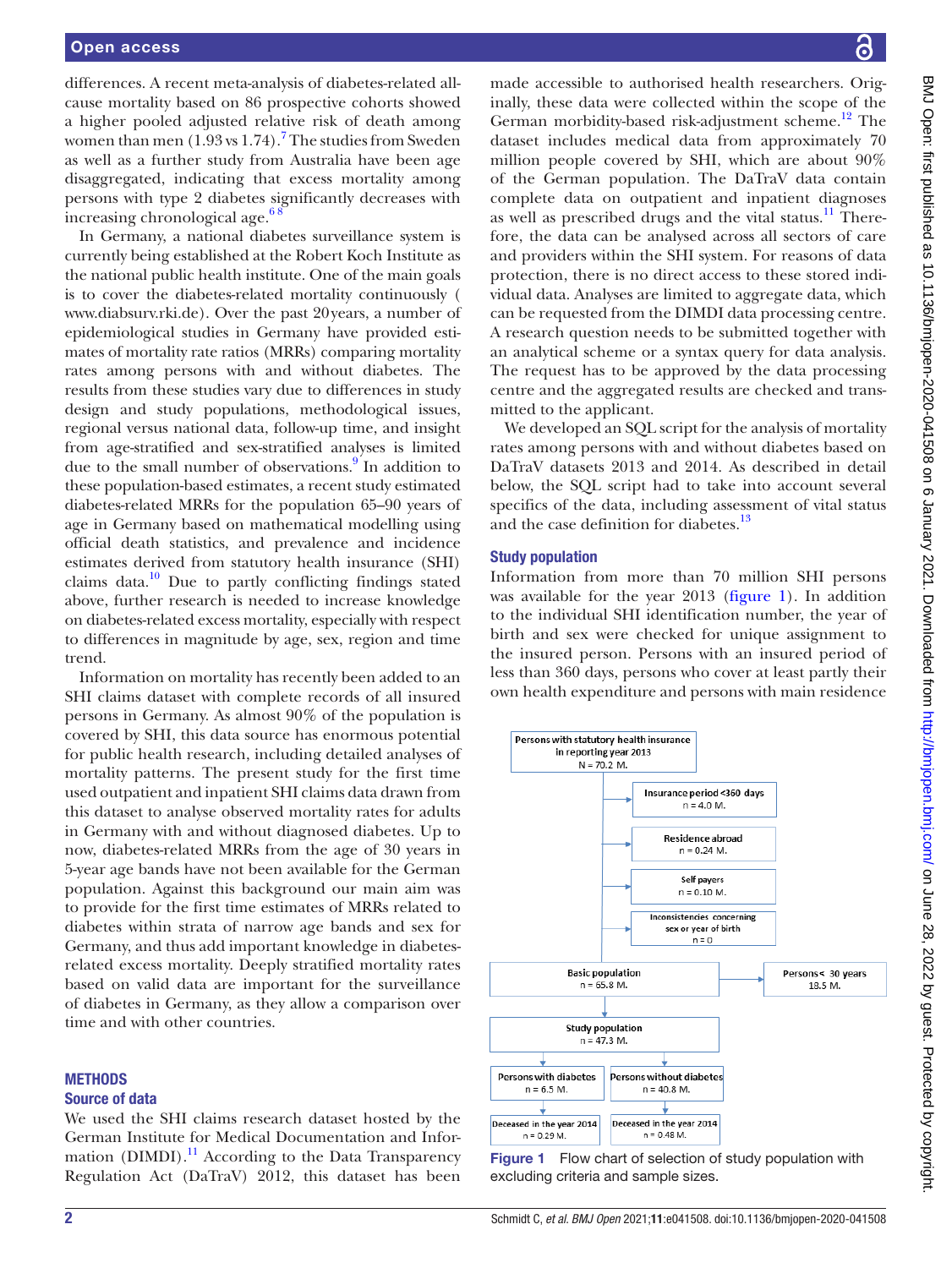abroad were excluded from the analysis, because this may have precluded documentation of diabetes within the year 2013.

After these exclusions but mainly due to an insurance period of less than 360 days, about 65.8 million persons were considered eligible for analysis. In addition, persons aged younger than 30 years were excluded for data protection reasons due to the small number of deaths among persons with diabetes in these age groups. The final study population hence comprised a total of 47.3 million persons [\(figure](#page-1-0) 1). Of these, 6.5 million persons with diabetes fulfilled the case definition for diabetes and 40.8 million persons were defined as having no diabetes. As the flow chart reveals, 0.29 million persons in the population with diabetes and 0.48 million persons in the population without diabetes died in 2014 [\(figure](#page-1-0) 1).

#### Patient and public involvement

No patient was involved.

## Definition of diabetes

We used the International Classification of Diseases (ICD-10) codes E10–E14 to define diabetes:

- ► E10—type 1 diabetes mellitus.
- ► E11—type 2 diabetes mellitus.
- ► E12—malnutrition-related diabetes mellitus.
- ► E13—other specified diabetes mellitus, for example diabetes related to pancreatic insufficiency.
- ► E14—unspecified diabetes mellitus.

In the outpatient setting, documentation of an additional ICD-tag 'G' is required to indicate a confirmed diagnosis of diabetes. In the present analysis, this additional requirement was applied to all data originating in the outpatient setting, in order to increase the validity of the case definition for diabetes. Furthermore, an outpatient diagnosis of diabetes had to be documented in at least two-quarters of the year for validation reasons. This definition is related to the m2Q criterion, which was originally used for reimbursement and is also recommended for epidemiological studies. $14$  In the case of inpatientdocumented diagnosis, one primary or secondary diagnosis of diabetes in the year 2013 was sufficient to identify a diabetes case.

In order to examine the impact of potential misclassification on the results, we conducted sensitivity analyses applying modified case definitions for diagnosed diabetes based on less stringent criteria: first, documentation of at least one confirmed outpatient diagnosis or one inpatient diagnosis in 2013 ('m1Q criterion'), and second, documentation of only one confirmed outpatient diagnosis in 2013 without any documented inpatient diagnosis.

## Assessment of mortality

We calculated the mortality rates based on the vital status in 2014, since in the event of death no diagnoses for the year of death are available in the dataset. $11$  The reason for this approach is that the SHI claims dataset was originally created only for morbidity-adjusted reimbursement

of SHI companies and diagnoses in the year of death were not transmitted. Therefore, we used the difference of the year 2014 and the year of birth to calculate the age groups.

In order to examine whether assessment of vital status in the SHI claims dataset produced plausible results, we compared the observed overall mortality rates as total counts per 100000 persons across age groups and stratified by sex with the corresponding mortality rates from the official cause of death statistics in Germany for the year  $2014.<sup>15</sup>$  As illustrated in [figure](#page-2-0) 2 mortality rates per 100000 persons based on data from both sources showed high consistency in both sexes and in nearly all age groups, with only minor deviations among middle-aged men and women 85 years of age and older.

## Statistical analysis

We estimated age-specific and sex-specific MRRs and 95% CIs using Poisson regression. We applied the GENMOD procedure implemented in the statistical software SAS  $(V.9.4$  for Windows).<sup>16</sup> Due to the aggregated count data of our study population, we applied a count model for MRR estimations. We preferred a Poisson model to a log-binomial model or negative binomial model, as the Poisson distribution provides a good approximation to the underlying binomial distribution due to increasing sample size and better convergence properties. $16$  One central assumption of the model is equality of mean and variance, which is often not fulfilled for count data. In our analyses, we had to handle a large sample size, which tends to result in a lower variance with respect to the mean value, what is called underdispersion and could lead to biased, smaller SEs. Therefore, we used the residual deviance as scale parameter.

We estimated MRRs separately for both sexes and over 5-year age groups for adults in the age range 30–95 years and older. We also calculated age-adjusted MRRs stratified by sex based on the 5-year age groups.



<span id="page-2-0"></span>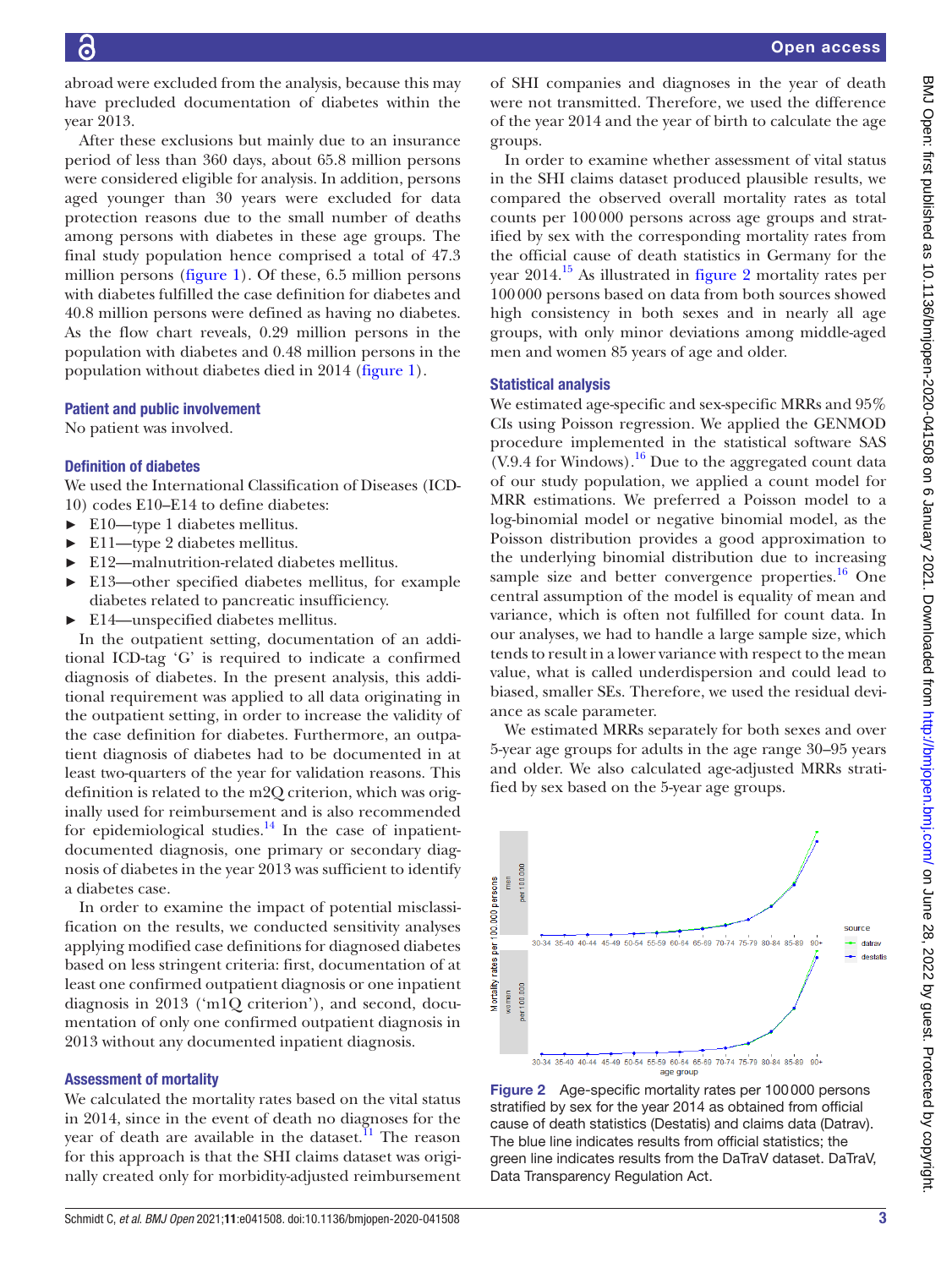In order to assess the impact of modified case definitions on the study results, we conducted two sensitivity analyses calculating the age-adjusted MRRs for men and women as described above.

#### RESULTS

## Description of the study population

Compared with men, women were over-represented in the population without diabetes, whereas proportions of men and women were similar in the population with diabetes ([table](#page-3-0) 1). Accordingly, the diabetes prevalence among women (12.8%) was lower than in men (14.9%). As expected, the population with diabetes had a higher mean age compared with the population without diabetes. On average, women were older than men among persons with and without diabetes. In terms of absolute numbers, more women than men died in 2014 in the population with and without diabetes. However, age-specific and age-standardised mortality rates per 1000 persons were

<span id="page-3-0"></span>

| <b>Table 1</b><br>Descriptive characteristics of the study population<br>by diabetes status and sex (DaTraV, age ≥30 years) |             |        |                 |        |  |  |  |
|-----------------------------------------------------------------------------------------------------------------------------|-------------|--------|-----------------|--------|--|--|--|
|                                                                                                                             | No diabetes |        | <b>Diabetes</b> |        |  |  |  |
|                                                                                                                             | Women       | Men    | Women           | Men    |  |  |  |
| <b>Population size</b><br>in million (2013)                                                                                 | 22.5        | 18.3   | 3.3             | 3.2    |  |  |  |
| Proportion (%)<br>2013                                                                                                      | 55.1        | 44.9   | 50.8            | 49.2   |  |  |  |
| Mean age in<br>years 2013                                                                                                   | 55.9        | 53.6   | 71.5            | 67.9   |  |  |  |
| Number of<br>deaths 2014                                                                                                    | 254408      | 220305 | 148491          | 140024 |  |  |  |
| Mortality rate per<br>1000 persons*                                                                                         | 12.00       | 12.74  | 19.96           | 21.91  |  |  |  |
| Mortality rate per 1000 persons across age groups*                                                                          |             |        |                 |        |  |  |  |
| 30-34 years                                                                                                                 | 0.30        | 0.62   | 2.03            | 4.26   |  |  |  |
| 35-39 years                                                                                                                 | 0.45        | 0.87   | 1.86            | 4.38   |  |  |  |
| $40-44$ years                                                                                                               | 0.77        | 1.40   | 3.75            | 5.31   |  |  |  |
| $45 - 49$ years                                                                                                             | 1.29        | 2.34   | 4.62            | 7.64   |  |  |  |
| 50-54 years                                                                                                                 | 2.23        | 4.13   | 6.95            | 10.18  |  |  |  |
| 55-59 years                                                                                                                 | 3.41        | 6.73   | 9.19            | 14.55  |  |  |  |
| 60-64 years                                                                                                                 | 5.21        | 10.71  | 11.18           | 19.84  |  |  |  |
| 65-69 years                                                                                                                 | 7.80        | 15.44  | 15.42           | 25.84  |  |  |  |
| $70 - 74$ years                                                                                                             | 11.63       | 22.35  | 22.56           | 38.24  |  |  |  |
| $75 - 79$ years                                                                                                             | 19.15       | 33.64  | 35.17           | 55.34  |  |  |  |
| 80-84 years                                                                                                                 | 40.02       | 62.14  | 62.97           | 89.99  |  |  |  |
| 85-89 years                                                                                                                 | 83.06       | 111.42 | 113.91          | 144.18 |  |  |  |
| 90-94 years                                                                                                                 | 157.24      | 191.04 | 194.06          | 229.21 |  |  |  |
| 95 years and<br>older                                                                                                       | 270.33      | 303.74 | 304.13          | 336.90 |  |  |  |

\*Age standardised to the German population 2013 using all displayed age groups.

DaTraV, Data Transparency Regulation Act.

consistently higher among men than women in both populations. In both sexes, mortality rates per 1000 persons were markedly higher among individuals with diabetes than without diabetes [\(table](#page-3-0) 1).

#### Main analysis

MRR estimates, in association with diagnosed diabetes as obtained from Poisson regression, are depicted in [figure](#page-3-1) 3. For both sexes, the age-specific MRR estimates decreased with increasing chronological age from 6.76 among women and 6.87 among men in the youngest age group to 3.12 among women and 2.46 among men aged 50–54 years to 1.13 among women and 1.11 among men aged 95 years and older. Except for persons younger than 40 years of age, MRR estimates in association with diabetes were higher among women than men. In particular, among persons 50–79 years, the MRR was between 1.26 and 1.12 significantly times higher among women than men.

Overall adjusted MRR estimates were comparable for women and men (1.52 vs 1.56). Constraining our analysis to persons below 90 years of age reversed the overall ageadjusted MRRs regarding sex with still comparable estimates of 1.66 for women and 1.61 for men.

#### Sensitivity analyses

An excess risk of death in association with diabetes among men and women was confirmed in two sensitivity analyses applying less stringent case definitions for diabetes [\(table](#page-4-0) 2).

Compared with the main analysis, where the case definition for diabetes required documentation of a confirmed diabetes diagnosis in at least two-quarters of the year 2013 for outpatient data or one inpatient diagnosis of diabetes in 2013, the first case definition in [table](#page-4-0) 2 additionally includes persons with only one confirmed outpatient diagnosis of diabetes in 2013. This means that about 0.5 million persons were added to the population with



<span id="page-3-1"></span>Figure 3 MRRs for persons with diabetes compared with persons without diabetes by sex and age groups. Overall estimates are adjusted using all displayed age groups. MRR, mortality rate ratio.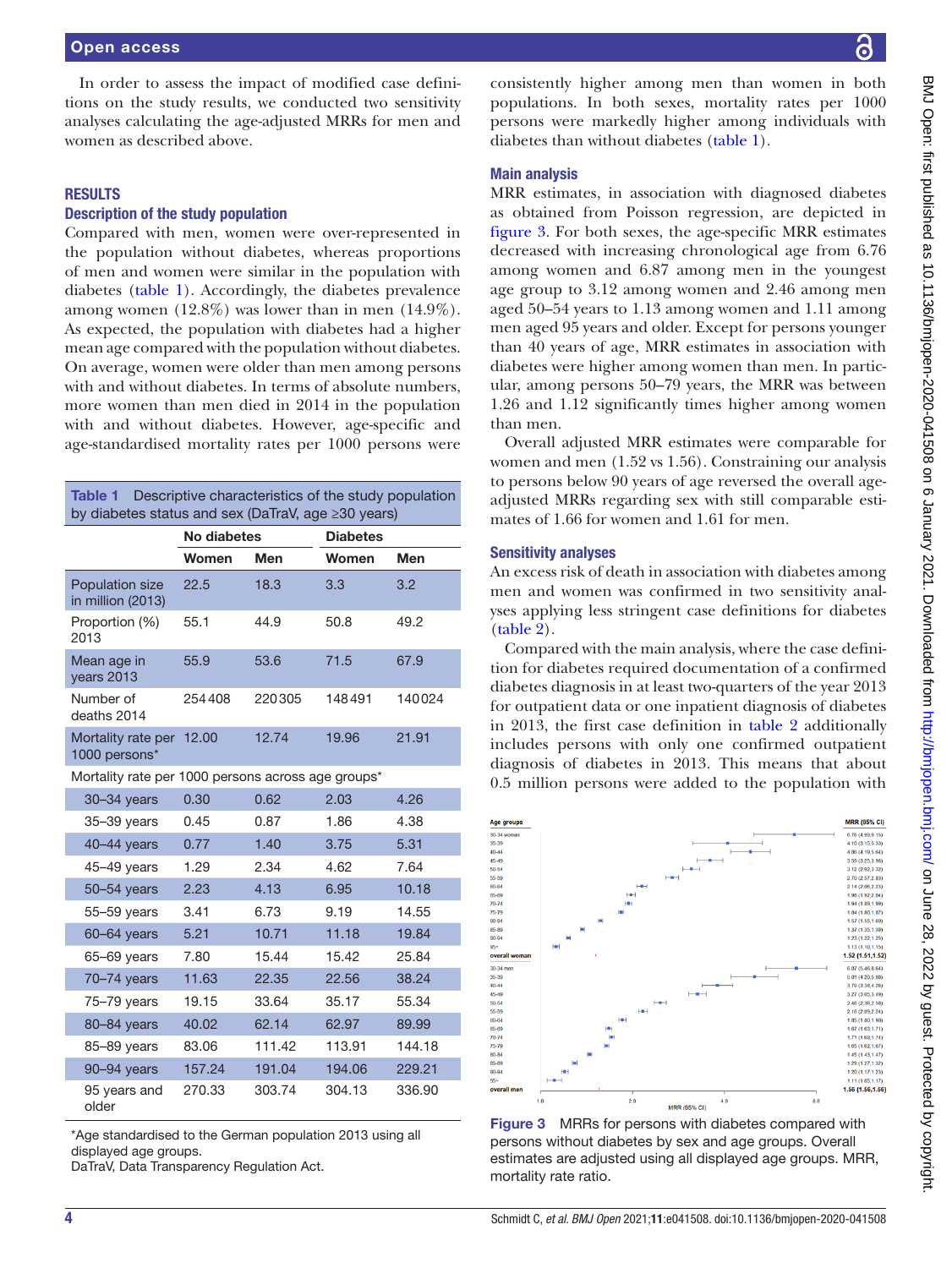diabetes and at the same time removed from the population without diabetes compared with the numbers used for the main analysis as shown in [figure](#page-1-0) 1. Results of this sensitivity analysis were similar to those of the main analysis, with only slightly lower overall MRR estimates of 1.51 among women and 1.55 among men. In contrast, markedly attenuated overall MRR estimates were obtained in the second sensitivity analysis, where the case definition for diabetes was based on the documentation of only one confirmed outpatient diagnosis. Still, the age-adjusted MRRs resulting from this case definition showed a significantly nearly 20% higher risk of death in men and women with diagnosed diabetes compared with those without diagnosed diabetes [\(table](#page-4-0) 2).

# **DISCUSSION** Main findings

To the best of our knowledge, we present for the first time deeply age-stratified MRR estimates in association with diagnosed diabetes among men and women 30 years of age and older in Germany based on SHI claims data covering about 90% of the population. Overall, men and women with diabetes had an about 50% higher age-adjusted risk of death compared with adults without diabetes. Across strata of increasing age, the diabetesrelated MRRs considerably decreased with slightly higher estimates among women than men in the population aged 40–80 years. Results persisted in sensitivity analyses applying modified case definitions for diabetes, with the exception of markedly reduced although still significantly higher diabetes-related risk of death based on the least stringent case definition for diabetes requiring only one outpatient diagnosis for diabetes throughout the year 2013.

Our findings regarding age-related decreases in diabetes-related MRRs partly agree with results from two previous nationwide studies in Germany.<sup>1017</sup> A populationbased cohort study based on 12-year-mortality follow-up of adults participating in the German National Health Interview and Examination Survey 1998 reported decreasing age-specific diabetes-related MRRs in both sexes as well as overall age-adjusted MRR estimates of similar magnitude as in the present study.<sup>17</sup> In this previous analysis no sex differences in MRRs from all causes in association

with diagnosed type 2 diabetes were observed, although significantly detection of a sex differential may have been precluded by a limited number of deaths among adults with diabetes. Tönnies *et al* calculated type 2 diabetesrelated MRR applying an illness-death model, with estimates on diabetes prevalence and incidence derived from SHI claims data and mortality rates of the general population from official death statistics. These authors reported age-related decreases in MRRs, but considerably higher overall age-adjusted MRR estimates, with higher estimates among women than men  $(3.0 \text{ vs } 2.3)$ .<sup>10</sup> For comparison with this previous study which focused on the population 65–90 years of age in Germany, we limited our analyses to the population aged 65–90 years and found no differences in MRRs between women and men (1.47 vs 1.48). The study by Jacobs *et al*<sup>[18](#page-6-15)</sup> calculated, on the basis of the DaTraV dataset as well, the excessive deaths for women and men over 40 years of age in Germany. As no such data were available for Germany at that time, Jacobs *et al* took the mortality rates from the Danish National Diabetes Register. The study found absolute excess deaths related to diabetes of 81703 for women and 92924 for men. In contrast, using the same methods but the estimated MRRs for Germany in our study, we found considerably fewer absolute excess deaths of 49136 for women and 53872 for men.

Consistent with our results, nationwide studies in several other countries based on diabetes registers or diabetes surveillance systems have reported a higher diabetesrelated risk of all-cause mortality compared with general population or population-based controls but differ in magnitude. $4-6819$ 

The Swedish National Diabetes Register and the Australian diabetes surveillance showed that the excess risk of death in association with diagnosed type 2 diabetes declined with increasing chronological age.<sup>68</sup> Although the present study could not differentiate by type of diabetes, these results are in line with our findings, since type 2 diabetes accounts for the vast majority of diabetes cases among older adults. The age-related decline in diabetes-related excess risk of all-cause mortality might be due to the different onsets of diabetes on the life span and the associated disease duration. It may reflect increases in competing risk of death in older age groups

<span id="page-4-0"></span>

| Table 2 Sensitivity analyses applying modified diabetes case definitions: number of persons by diabetes status and age- |
|-------------------------------------------------------------------------------------------------------------------------|
| adjusted mortality rate ratios stratified by sex (DaTraV, age $\geq 30$ years)                                          |

|                                   | Women                                   |                                                   | Men                     |                                                       |  |
|-----------------------------------|-----------------------------------------|---------------------------------------------------|-------------------------|-------------------------------------------------------|--|
|                                   | N in million<br>(no diabetes/ diabetes) | Mortality rate ratios N in million<br>$(95\%$ CI) | (no diabetes/ diabetes) | <b>Mortality rate ratios</b><br>$(95\% \, \text{Cl})$ |  |
| Sensitivity analysis 1*           | 22.3/3.6                                | 1.51(1.51 to 1.51)                                | 18.1/3.4                | 1.55 $(1.55$ to 1.55)                                 |  |
| Sensitivity analysis 2† 22.3/0.25 |                                         | 1.19 (1.18 to 1.20)                               | 18.1/0.21               | 1.20 (1.19 to 1.21)                                   |  |

\*Documentation of at least one outpatient (confirmed) or inpatient diagnosis of diabetes in 2013. †Documentation of only one outpatient (confirmed) diagnosis of diabetes in 2013. Deviations from figures in [figure 1](#page-1-0) are due to rounding. DaTraV, Data Transparency Regulation Act.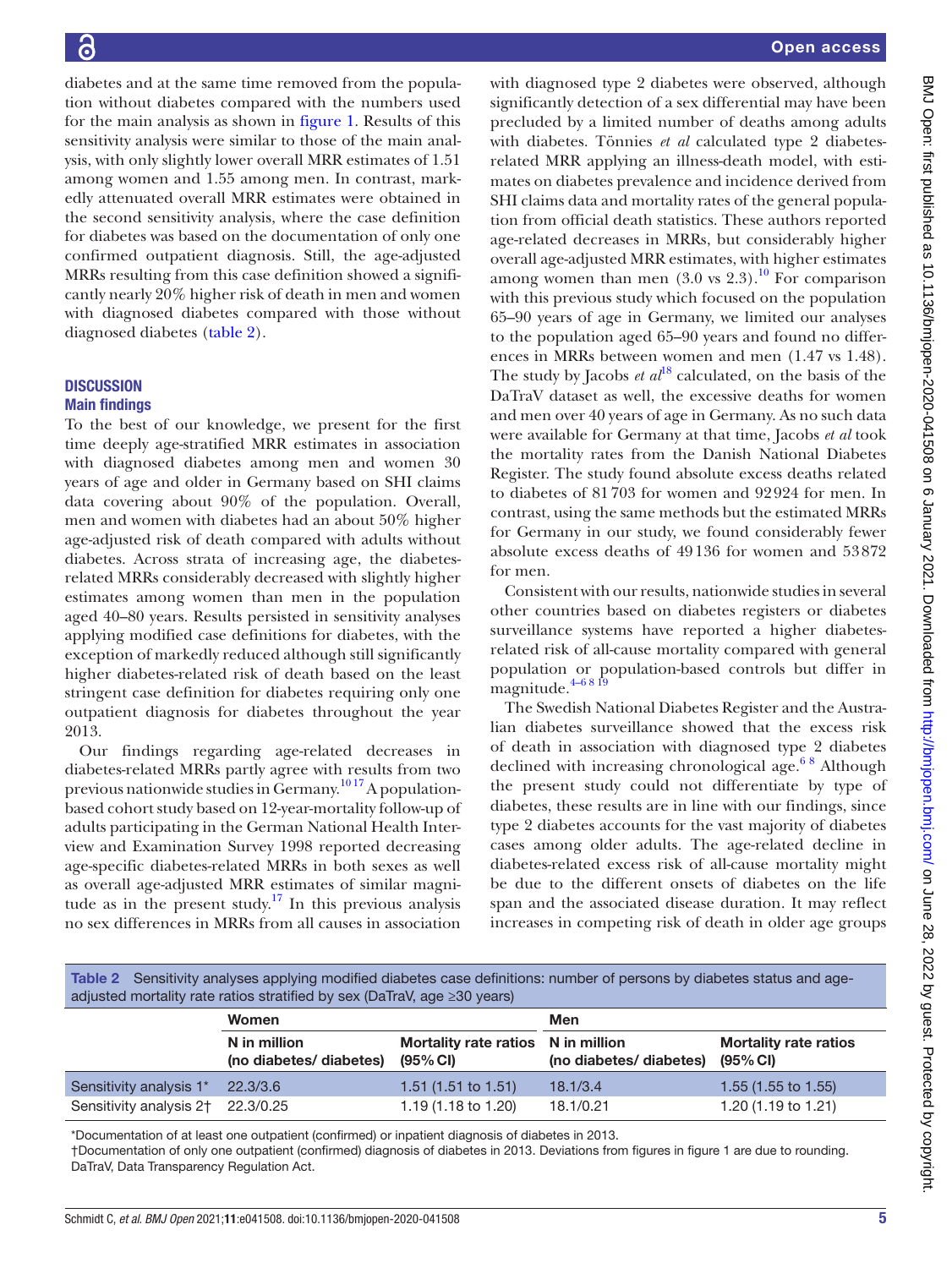as well as survival disadvantage in association with increased diabetes duration. In addition, the number of severe comorbidities in people with and without diabetes converges with increasing age.

With regard to sex differences in diabetes-related relative risk or excess risk of all-cause mortality, previous studies from other countries showed conflicting findings.<sup>458</sup> Our age-specific estimates of diabetes-related MRRs showed higher risk estimates among women than among men for persons aged 50–79 years. This higher risk among women declined with increasing age and diminished in the oldest age groups. This consistent pattern is comparable with a study from Australia for 2004–2010 which showed higher standardised mortality ratios (SMRs) in women than in men especially for persons aged 50–79 years and very similar SMRs for women and men aged 80 years or older  $(1.03 \text{ and } 0.98)$  $(1.03 \text{ and } 0.98)$  $(1.03 \text{ and } 0.98)$ .<sup>8</sup> A recently conducted systematic review and meta-analysis including 49 studies with 86 prospective cohorts showed a combined MRR of 1.93 for women and 1.74 for men with a pooled women-to-men ratio of relative risks (RRR) of  $1.13$ .<sup>[7](#page-6-5)</sup> However estimates across studies ranged from 1.24 to 3.67 in women and from 1.32 to 3.13 in men, pooled women-to-men RRR varied from 0.64 to 1.[7](#page-6-5)4.<sup>7</sup> Overall, differences in study results regarding a sex differential in excess risk of diabetes-related all-cause mortality might, at least in part, be explained by differences in the age range, underestimation of older people, time of follow-up and applied methods for risk estimation.

Prospective population-based studies are needed to obtain a deeper insight into the role of sex difference in diabetes-related mortality risks by taking relevant risk factors such as lifestyle behaviour, adherence to prescribed therapy and comorbidities into account.

#### Practical implications

Our findings confirm that diagnosed diabetes in Germany is still associated with a significantly elevated, several times higher risk of death among men and women, in particular in younger and middle-aged persons. This emphasises the need for effective primary and secondary prevention. Further improvements in the early detection of diabetes, particularly in younger ages, alongside with evidence-based treatments, could contribute to a reduction in excess mortality.

Our results open the perspective to close an important gap in diabetes surveillance in Germany, as the SHI claims dataset appears to be suitable for close monitoring of diabetes-related excess risk of death, which is a key indicator in the national diabetes surveillance system. In addition, the dataset will permit calculation of closely related indicators, including the absolute number of deaths in association with diabetes, and composite indicators of disease burden, including healthy life years and the number of years lost in association with diabetes. $20$ Thus, including SHI claims dataset will harness the potential for improved health information systems as a basis for the surveillance of diabetes and other non-communicable diseases (NCDs).

### Strengths and limitations

The main strength of our analysis is the completeness of the dataset, since about 90% of the German population is covered by SHI. Mortality rates derived from the SHI claims dataset showed good agreement with data from official death statistics, which underlines the potential for generalisation of our results. Our findings from sensitivity analyses support the validity of the data. We consistently showed an excess risk of all-cause mortality in association with diagnosed diabetes based on varying case definitions for diabetes.

Taken together, our results demonstrate that the DaTraV dataset could essentially contribute to close current gaps in diabetes surveillance with an overall good documentation quality of diabetes and the advantage to consider inpatient as well as outpatient data for case definition.

A great disadvantage of routine datasets based solely on documented diagnoses is that no information about undiagnosed morbidity can be drawn. National surveys with an additional HbA1c measurement in blood samples of participants show a relevant proportion of undiagnosed diabetes. Although this proportion has decreased over time, it is still relatively high $2<sup>1</sup>$  and at the same time is related to a slightly higher excess mortality than diagnosed diabetes.<sup>1722</sup> For this reason the current routine data analysis is likely to underestimate the excess mortality in diabetes. In general, another limitation of routine data is that these data cannot identify the ethnicity of individuals. An ethnic risk profile is being discussed for diabetes in particular.<sup>[23](#page-7-2)</sup>

There are a number of limitations which arise from the specific construction of the DaTraV dataset, which originally served economic but not research purposes. We had to determine cases of diabetes in the data in 2013 only, in order to identify persons who died in 2014 among persons with and without diabetes. This implies that those who died with newly documented diabetes in 2014 are not detectable in the data as diabetes cases and hence will be counted as persons without diabetes. We cannot exclude that this also contributed to an underestimation of diabetes-related excess mortality. Since diabetes is a chronic disease, and long-term complications account for the majority of diabetes-related deaths, we assume that this had only little impact on our results. The planned revision of the Data Transparency Regulations in Germany could help to overcome current shortcomings.

Furthermore, the currently missing stratification of the dataset according to geographical region and social status or social deprivation should be possible in the future, hence we will be able to analyse and compare mortality trends within Germany as well as at a national level with other countries.

The present study included adults 30 years of age and older, and type 2 diabetes is likely to account for most cases of documented diabetes. Nevertheless, it will be important to overcome current limitations to differentiate between major types of diabetes in claims data. The main problem is the frequent coding of an unspecific diabetes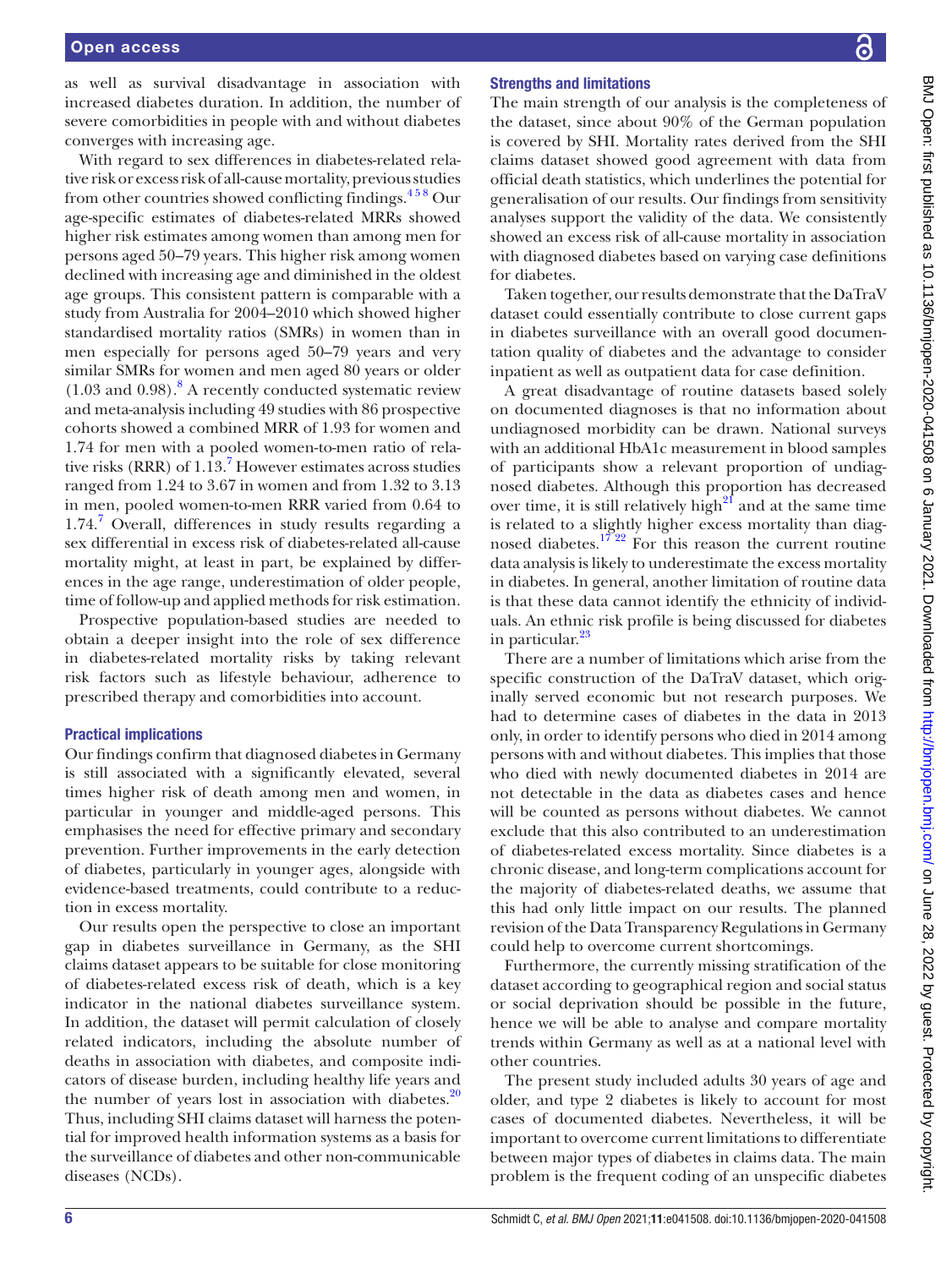(ICD-10: E14) or even diagnoses that are mutually exclusive (E10 and E11) in the data. $24$  A recent analysis of the dataset used here has demonstrated that including information on medication may improve assignment of unspecific diabetes codes to type  $2$  diabetes.<sup>25</sup> Among children and adolescents, type 1 diabetes is the predominant type of diabetes. As insulin treatment is required here, documented insulin use is an essential part of the case definition for type 1 diabetes, and also helps to clarify diabetes definition.

## **CONCLUSIONS**

Diabetes-related risk of death is a key indicator for monitoring diabetes epidemiology and quality of diabetes care. Establishing sustainable time trends for this indicator as part of the national diabetes surveillance system in Germany is of great need, but was so far precluded by the lack of a valid and timely accessible dataset. Results of the present study demonstrate that analysis of SHI claims data may provide a solution in closing this information gap. Further research is needed to analyse and to improve the quality of the data, in particular with regard to case definitions. In this case, the SHI claims data could also serve to calculate and monitor the absolute number of diabetes-related deaths as well as composite indicators of disease burden, such as diabetes-related healthy life years and years of life lost. Stratification of SHI claims data according to geographical region and social status or social deprivation will be possible in the future, hence we will be able to analyse and compare diabetesrelated mortality trends not only within Germany but also with international developments.<sup>3</sup> This will strengthen surveillance activities for the prevention and control of diabetes and other major NCDs at a national level and also enhance international collaboration in diabetes and NCD surveillance and burden of disease estimates.

Contributors CS, JB and CH designed the study. CS, LR and JB performed the analysis. CS, CS-N and JB wrote the initial version of the manuscript. LR, RP and TZ revised the manuscript. All authors read and approved the final manuscript. All authors had full access to all of the data (including statistical reports and tables) in the study and can take responsibility for the integrity of the data and the accuracy of the data analysis. CS is the lead author and guarantor.

Funding The project to establish national diabetes surveillance at the Robert Koch Institute is funded by the German Federal Ministry of Health (funding code: GE 2015 03 23). The project to promote and further develop the use of external sources of data to secure (establish and expand) national level diabetes surveillance is funded by the Federal Ministry of Health (funding code: GE 2019 03 05).

Competing interests All authors have completed the Unified Competing Interest form at [www.icmje.org/coi\\_disclosure.pdf](http://www.icmje.org/coi_disclosure.pdf) (available on request from the corresponding author) and declare no support from any organisation for the submitted work, no financial relationships with any organisations that might have an interest in the submitted work in the previous 3 years, no other relationships or activities that could appear to have influenced the submitted work.

Patient consent for publication Not required.

Provenance and peer review Not commissioned; externally peer reviewed.

Data availability statement No data are available. The SQL code for requesting aggregated data and statistical codes available from the corresponding author at schmidtchri@rki.de.

Open access This is an open access article distributed in accordance with the Creative Commons Attribution Non Commercial (CC BY-NC 4.0) license, which permits others to distribute, remix, adapt, build upon this work non-commercially, and license their derivative works on different terms, provided the original work is properly cited, appropriate credit is given, any changes made indicated, and the use is non-commercial. See: [http://creativecommons.org/licenses/by-nc/4.0/.](http://creativecommons.org/licenses/by-nc/4.0/)

#### ORCID iDs

Christian Schmidt<http://orcid.org/0000-0002-8419-8856> Christin Heidemann <http://orcid.org/0000-0002-9413-2148> Rebecca Paprott<http://orcid.org/0000-0003-2919-450X> Jens Baumert <http://orcid.org/0000-0003-1399-6874>

#### <span id="page-6-0"></span>REFERENCES

- 1 NCD Risk Factor Collaboration (NCD-RisC). Worldwide trends in diabetes since 1980: a pooled analysis of 751 population-based studies with 4.4 million participants. *[Lancet](http://dx.doi.org/10.1016/S0140-6736(16)00618-8)* 2016;387:1513–30.
- <span id="page-6-1"></span>Williams J, Loeffler M, Metrics H, Institute for Health Metrics and Evaluation. Global trends in type 2 diabetes, 2007-2017. *[JAMA](http://dx.doi.org/10.1001/jama.2019.16074)* 2019;322:1542–42.
- <span id="page-6-2"></span>3 Harding JL, Pavkov ME, Magliano DJ, *et al*. Global trends in diabetes complications: a review of current evidence. *[Diabetologia](http://dx.doi.org/10.1007/s00125-018-4711-2)* 2019;62:3–16.
- <span id="page-6-3"></span>4 Green A, Sortsø C, Jensen PB, *et al*. Incidence, morbidity, mortality, and prevalence of diabetes in Denmark, 2000-2011: results from the diabetes impact study 2013. *[Clin Epidemiol](http://dx.doi.org/10.2147/CLEP.S88577)* 2015;7:421–30.
- 5 Read SH, Kerssens JJ, McAllister DA, *et al*. Trends in type 2 diabetes incidence and mortality in Scotland between 2004 and 2013. *[Diabetologia](http://dx.doi.org/10.1007/s00125-016-4054-9)* 2016;59:2106–13.
- <span id="page-6-4"></span>6 Tancredi M, Rosengren A, Svensson A-M, *et al*. Excess mortality among persons with type 2 diabetes. *[N Engl J Med](http://dx.doi.org/10.1056/NEJMoa1504347)* 2015;373:1720–32.
- <span id="page-6-5"></span>7 Wang Y, O'Neil A, Jiao Y, *et al*. Sex differences in the association between diabetes and risk of cardiovascular disease, cancer, and all-cause and cause-specific mortality: a systematic review and meta-analysis of 5,162,654 participants. *[BMC Med](http://dx.doi.org/10.1186/s12916-019-1355-0)* 2019;17:136.
- <span id="page-6-16"></span>8 Harding JL, Shaw JE, Peeters A. Mortality trends among people with type 1 and type 2 diabetes in Australia: 1997–2010. *Diabetes Care* 2014:DC\_140096.
- <span id="page-6-6"></span>9 Heidemann C, Scheidt-Nave C. Prevalence, incidence and mortality of diabetes mellitus in adults in Germany – a review in the framework of the diabetes Surveillanc: Robert Koch-Institut, Epidemiologie und Gesundheitsberichterstattung 2017.
- <span id="page-6-7"></span>10 Tönnies T, Hoyer A, Brinks R. Excess mortality for people diagnosed with type 2 diabetes in 2012 – Estimates based on claims data from 70 million Germans. *[Nutr Metab Cardiovascul Dis](http://dx.doi.org/10.1016/j.numecd.2018.05.008)* 2018;28:887–91.
- <span id="page-6-8"></span>11 German Institute of Medical Documentation and Information (DIMDI). Health care data. Available: [https://www.dimdi.de/dynamic/en/](https://www.dimdi.de/dynamic/en/further-services/health-care-data/) [further-services/health-care-data/](https://www.dimdi.de/dynamic/en/further-services/health-care-data/)
- <span id="page-6-9"></span>12 Busse R, Blümel M, Knieps F, *et al*. Statutory health insurance in Germany: a health system shaped by 135 years of solidarity, selfgovernance, and competition. *[Lancet](http://dx.doi.org/10.1016/S0140-6736(17)31280-1)* 2017;390:882–97.
- <span id="page-6-10"></span>13 Schmidt C, Heidemann C, Rommel A. Secondary data in diabetes surveillance – co-operation projects and definition of references on the documented prevalence of diabetes. *J Health Monitoring* 2019;4:50–63.
- <span id="page-6-11"></span>14 Schubert I, Ihle P, Köster I. [Internal confirmation of diagnoses in routine statutory health insurance data: concept with examples and case definitions]. *[Gesundheitswesen](http://dx.doi.org/10.1055/s-0030-1249688)* 2010;72:316–22.
- <span id="page-6-12"></span>15 Statistisches Bundesamt. Fachserie 12 Reihe 4. Gesundheit. Todesursachen in Deutschland, 2014. Available: [https://www.](https://www.destatis.de/GPStatistik/receive/DEHeft_heft_00035170) [destatis.de/GPStatistik/receive/DEHeft\\_heft\\_00035170](https://www.destatis.de/GPStatistik/receive/DEHeft_heft_00035170)
- <span id="page-6-13"></span>16 Fang J. Using SAS® procedures FREQ, GENMOD, logistic, and PHREG to estimate adjusted relative risks – a case study. SAS global forum 2011.
- <span id="page-6-14"></span>17 Röckl S, Brinks R, Baumert J, *et al*. All-Cause mortality in adults with and without type 2 diabetes: findings from the National health monitoring in Germany. *[BMJ Open Diabetes Res Care](http://dx.doi.org/10.1136/bmjdrc-2017-000451)* 2017;5:e000 451–e51.
- <span id="page-6-15"></span>18 Jacobs E, Hoyer A, Brinks R, *et al*. Burden of mortality attributable to diagnosed diabetes: a nationwide analysis based on claims data from 65 million people in Germany. *[Diabetes Care](http://dx.doi.org/10.2337/dc17-0954)* 2017;40:1703–9.
- 19 Gregg EW, Cheng YJ, Srinivasan M, *et al*. Trends in cause-specific mortality among adults with and without diagnosed diabetes in the USA: an epidemiological analysis of linked national survey and vital statistics data. *[Lancet](http://dx.doi.org/10.1016/S0140-6736(18)30314-3)* 2018;391:2430–40.